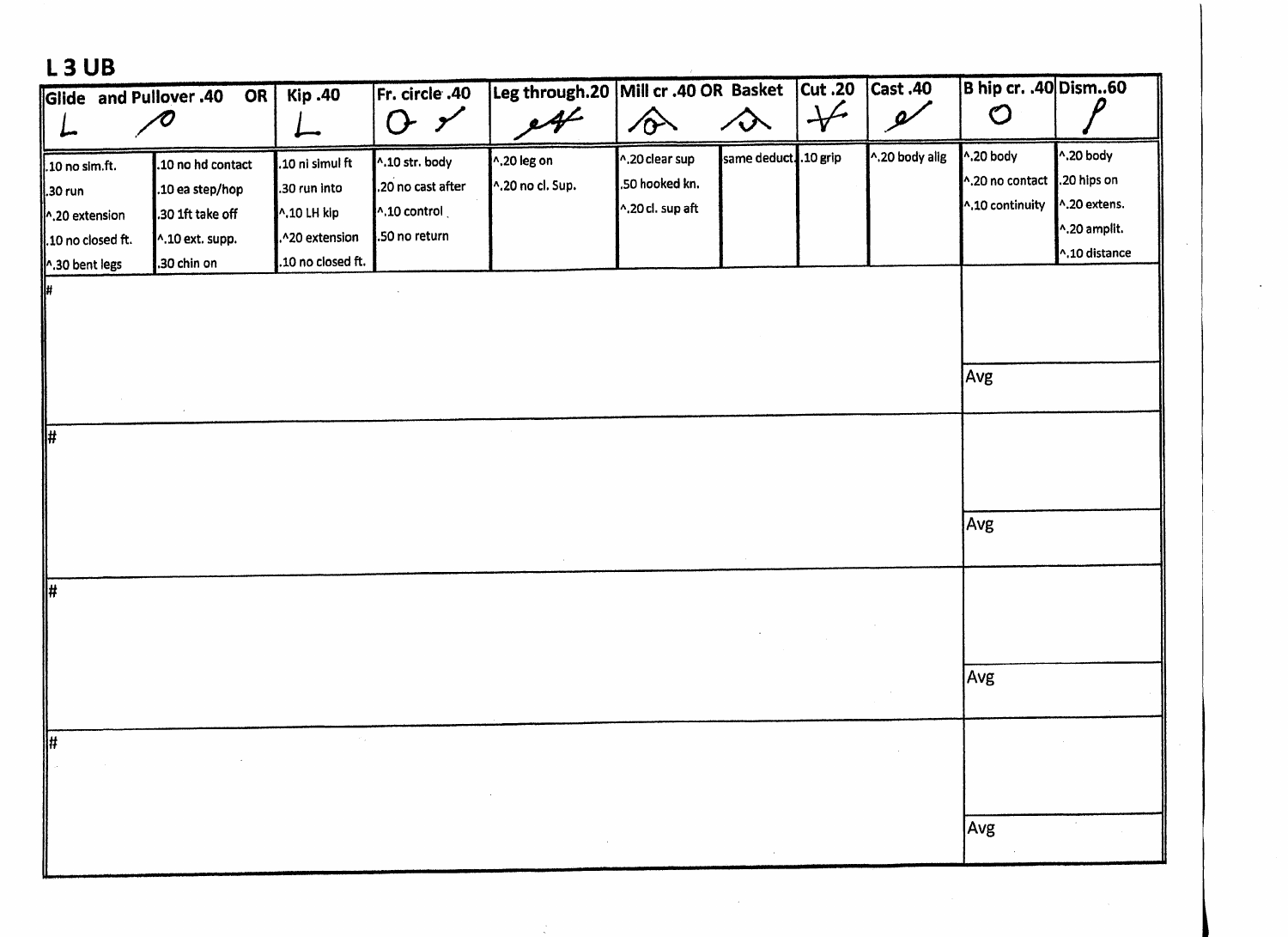| $3$ BB          |                                   |                                                                                              |                                                          |                                              |                                                                  | Time 55 sec. Warning 45 sec.                                |                                                                                                                          |  |  |  |
|-----------------|-----------------------------------|----------------------------------------------------------------------------------------------|----------------------------------------------------------|----------------------------------------------|------------------------------------------------------------------|-------------------------------------------------------------|--------------------------------------------------------------------------------------------------------------------------|--|--|--|
| Mnt. .20<br>v   | Hdst. .60                         | Arab. .40                                                                                    | Split leap 90°                                           | 2 Str. jumps ea .40<br>مس<br>مشو             | Pivot ea .20<br>$\left(\mathbf{r}\right)\left(\mathbf{r}\right)$ | $1/2$ turn                                                  | Dism. .60<br>Xlw                                                                                                         |  |  |  |
| ^.10 continuity | .10 inc.hands<br>1.30 no vertical | 1.0 height through<br>Rond de Jambe<br>^.10 min 45° above<br>BB in arab.<br>^.10 hold of ar. | ^.10 bent leg<br>on take off<br>.05 no pause<br>in arab. | .10 ea. no land<br>simul.<br>^.20 continuity | $^{\wedge}$ .10 ea lack<br>of sharpness                          | .10 led not in<br>fr. Passé<br>.05 failure to<br>lower heel | .10 inc. hands<br>^.30 no vertical<br>^.10 incompl or oveturned<br>^.10 no hand ob BB<br>$\wedge$ .60 no complete + fall |  |  |  |
|                 |                                   |                                                                                              |                                                          |                                              |                                                                  |                                                             |                                                                                                                          |  |  |  |
| #               |                                   |                                                                                              |                                                          |                                              |                                                                  |                                                             | Avg,                                                                                                                     |  |  |  |
|                 |                                   |                                                                                              |                                                          |                                              |                                                                  |                                                             | $\sim$<br>Avg                                                                                                            |  |  |  |
| #               |                                   |                                                                                              |                                                          |                                              |                                                                  |                                                             |                                                                                                                          |  |  |  |
|                 |                                   |                                                                                              |                                                          |                                              |                                                                  |                                                             | Avg                                                                                                                      |  |  |  |
| #               |                                   |                                                                                              |                                                          |                                              |                                                                  |                                                             |                                                                                                                          |  |  |  |
|                 |                                   |                                                                                              |                                                          |                                              |                                                                  |                                                             | Avg.                                                                                                                     |  |  |  |

 $\sim 10^{11}$ 

 $\sim 100$